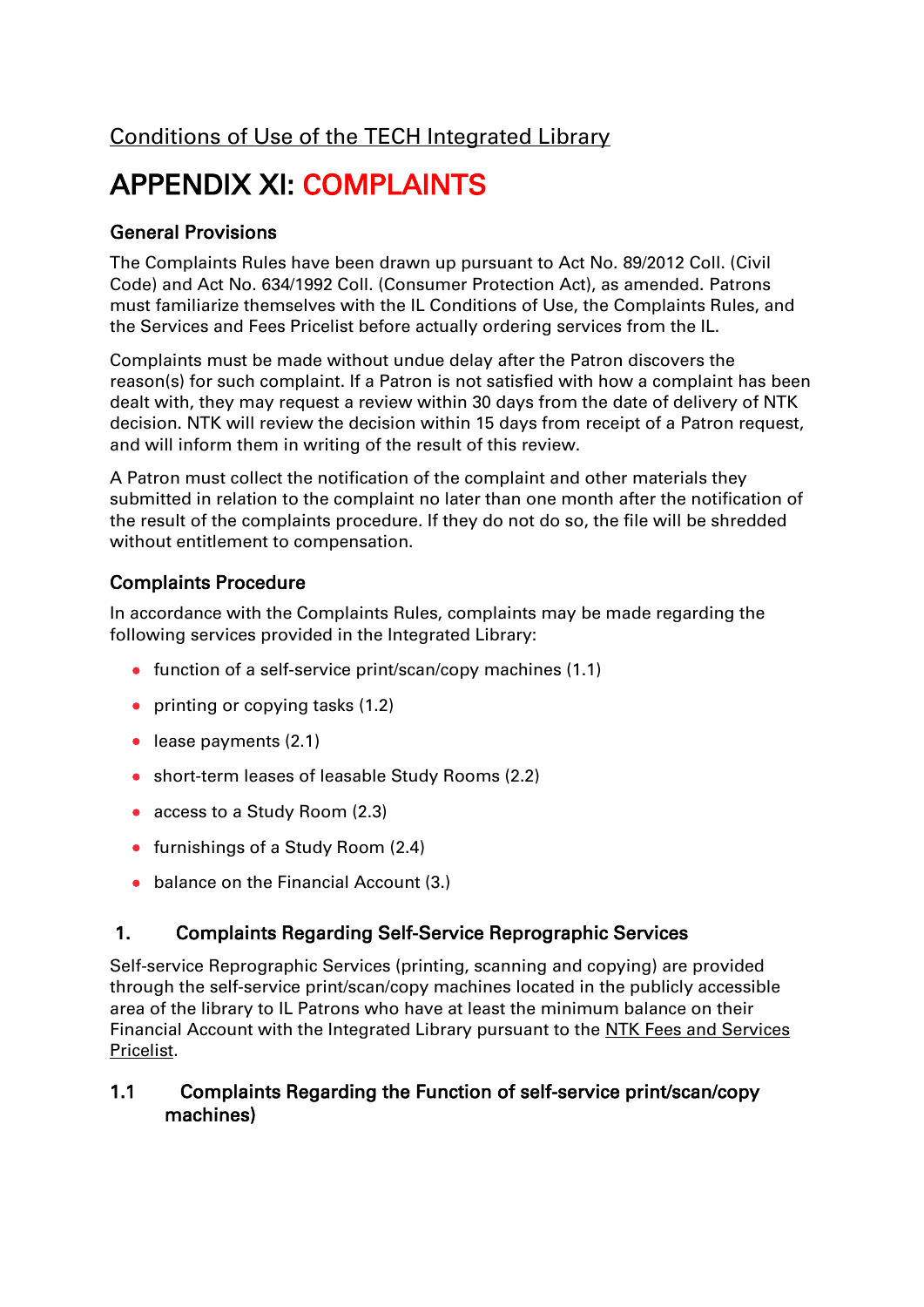A Patron must report a problem with the operation of self-service print/scan/copy machines or a defect in them to the nearest library staff member. Defects will be rectified as soon as possible.

Defects that cannot be rectified on site will be addressed through a complaints procedure, which will be resolved within 30 calendar days.

Complaints may only be made on the day the problem occurred, and through the web form (after logging in, the Patron will find the form among the links available on their Patron Account). The following need to be attached to a complaint:

- filled [complaints form;](/en/83569)
- problematic printed or copied pages;
- statement from their Financial Account on which the Patron has clearly indicated the subject of their complaint

#### 1.2 Complaints Regarding Problematic Prints or Copies

A problematic print or copy is considered to be one where the problem arose through no fault of the Patron or their setting of the task (wrinkled or torn paper, lack of toner, obvious defects in the color registration, etc.) Complaints cannot be made about prints or copies where the problem is due to an error in the settings of the self-service print/scan/copy machines) or the task by an IL Patron.

Complaints may only be made on the day the problem occurred, and through the web form (after logging in, the Patron will find the form among the links available on their Patron Account). The following need to be attached to a complaint:

- filled [complaints form;](/en/83569)
- problematic printed or copied pages;
- statement from their Financial Account on which the Patron has clearly indicated the subject of their complaint.

NTK has up to 15 calendar days to settle each complaints procedure. The deadline for the resolution of a complaint will begin running on the day after the complaint is made by the Patron. This means that if the Patron makes a complaint e.g. on 1 June, NTK must evaluate it and complete the complaints procedure by 15 June.

The Patron will then be informed about the result of the complaints procedure via email at the address indicated on the complaints form.

If, as part of the complaints procedure, the fee for the printing/copying will be refunded to the Patron, the amount in question will be paid out in cash at the NTK Cash Office on the ground floor.

#### 2. Complaints Regarding Short-Term Leases (at Discounted Prices)

#### 2.1 Complaints Regarding Rent Payments

Any complaint regarding payments for the lease of Study Rooms must be made no later than 30 business days from the discovery of the incorrectly deducted amount via the web form (after logging in, the Patron will find the form among the links available on their Patron Account).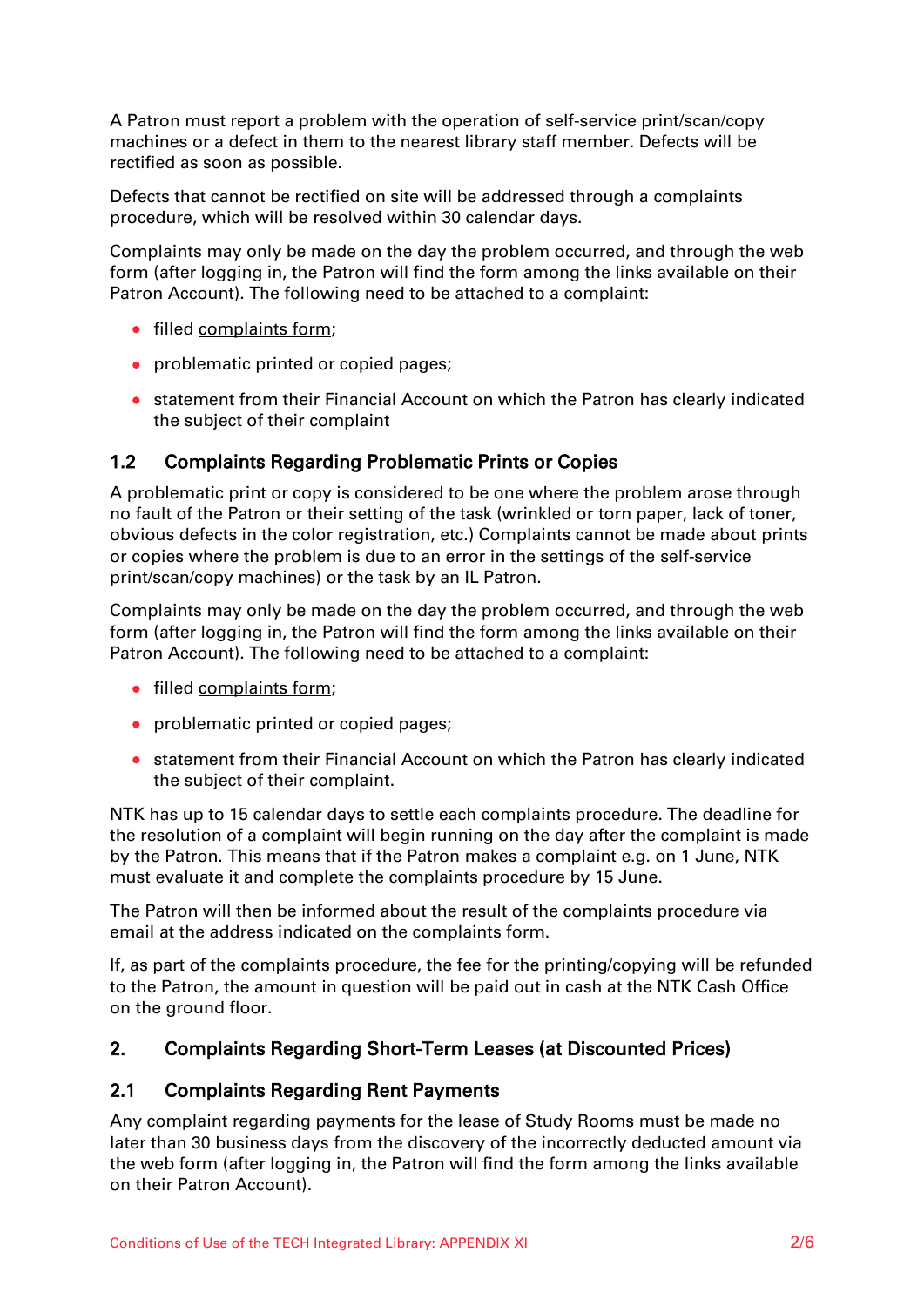The subject of the complaint is the difference in the price of the declared service on the order date pursuant to the valid [NTK Fees and Services Pricelist](/default/files/download/id/4618/) and the actual amount deducted from the Financial Account.

The following need to be attached to a complaint:

- filled complaints form:
- statement from their Financial Account on which the Patron has clearly indicated the subject of their complaint.

NTK has up to 15 calendar days to settle each complaints procedure. The deadline for the resolution of a complaint will begin running on the day after the complaint is made by the Patron. This means that if the Patron makes a complaint e.g. on June 1, NTK must evaluate it and complete the complaints procedure by June 15.

The Patron will then be informed about the result of the complaints procedure via email at the address indicated on the complaints form.

If, as part of the complaints procedure, the fee will be refunded to the Patron, the amount in question will be paid out in cash at the NTK Cash Office on the ground floor.

## 2.2 Short-Term Leases of Leasable Study Rooms

Short-term reservations of Team Study Rooms and individual carrels (No. 7) are provided to IL Patrons who also have the necessary balance (the cost of the lease) on their Financial Account pursuant to the [Service Differentiation Principles](/default/files/download/id/86908/) (Patron Privileges) and the NTK Fees and Services Pricelist. The subject of the complaint is the difference in the price of the declared service on the order date pursuant to the valid [NTK Fees and Services Pricelist](/default/files/download/id/4618/) and the actual amount deducted from the Financial Account.

Complaints may only be made on the day the problem occurred, and through the web form (after logging in, the Patron will find the form among the links available on their Patron Account).

The following need to be attached to a complaint:

- filled complaints form:
- statement from their Financial Account on which the Patron has clearly indicated the subject of their complaint.

NTK has up to 15 calendar days to settle each complaints procedure. The deadline for the resolution of a complaint will begin running on the day after the complaint is made by the Patron. This means that if the Patron makes a complaint e.g. on June 1, NTK must evaluate it and complete the complaints procedure by June 15.

The Patron will then be informed about the result of the complaints procedure via email at the address indicated on the complaints form.

If, as part of the complaints procedure, the fee will be refunded to the Patron, the amount in question will be paid out in cash at the NTK Cash Office on the ground floor.

#### 2.3 Complaints Regarding Access to a Study Room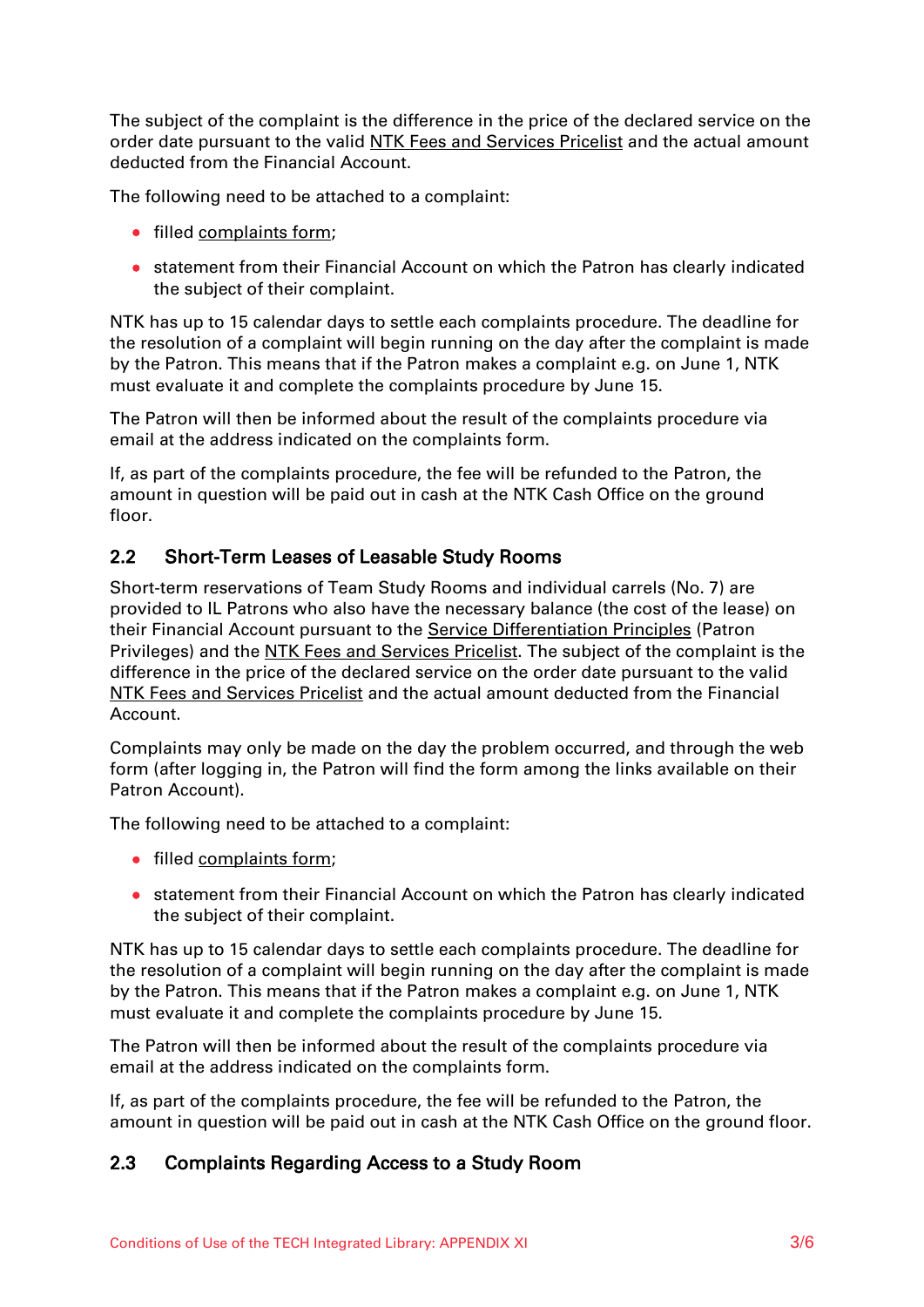The Patron must report a problem with the key uploaded to their Patron Card to the nearest NTK staff member, who will arrange entry to the leased space.

The subject of the complaint in this case is the fact that the Patron was unable to use the service in full – the Patron could not enter the reserved Study Room.

Defects will be rectified as soon as possible.

Defects that cannot be rectified on site will be addressed through a complaints procedure, which will be resolved within 30 calendar days.

Complaints may only be made on the day the problem occurred, and through the web form (after logging in, the Patron will find the form among the links available on their Patron Account).

The following need to be attached to a complaint:

- **•** filled complaints form;
- statement from their Financial Account on which the Patron has clearly indicated the subject of their complaint.

NTK has up to 15 calendar days to settle each complaints procedure. The deadline for the resolution of a complaint will begin running on the day after the complaint is made by the Patron. This means that if the Patron makes a complaint e.g. on June 1, NTK must evaluate it and complete the complaints procedure by June 15.

The Patron will then be informed about the result of the complaints procedure via email at the address indicated on the complaints form.

If, as part of the complaints procedure, the fee will be refunded to the Patron, the amount in question will be paid out in cash at the NTK Cash Office on the ground floor.

#### 2.4 Complaints Regarding the Furnishings of a Study Room

After entering a leased space, the Patron must check for any damage. If after entering the leased space the Patron finds that any furnishings or equipment is damaged or not functional, they must immediately inform the nearest NTK staff member. In the event of damage or theft the NTK staff member will consider contacting the NTK security service; they will call the police if there is suspicion of a burglary or another similar criminal offence.

The subject of the complaint in this case is the fact that the Patron in the reserved Study Room did not have available the standard furnishing and equipment of the Study Room.

Defects will be rectified as soon as possible.

Defects that cannot be rectified on site will be addressed through a complaints procedure, which will be resolved within 30 calendar days.

Complaints may only be made on the day the problem occurred, and through the web form (after logging in, the Patron will find the form among the links available on their Patron Account).

The following need to be attached to a complaint:

• filled [complaints form;](/en/83569)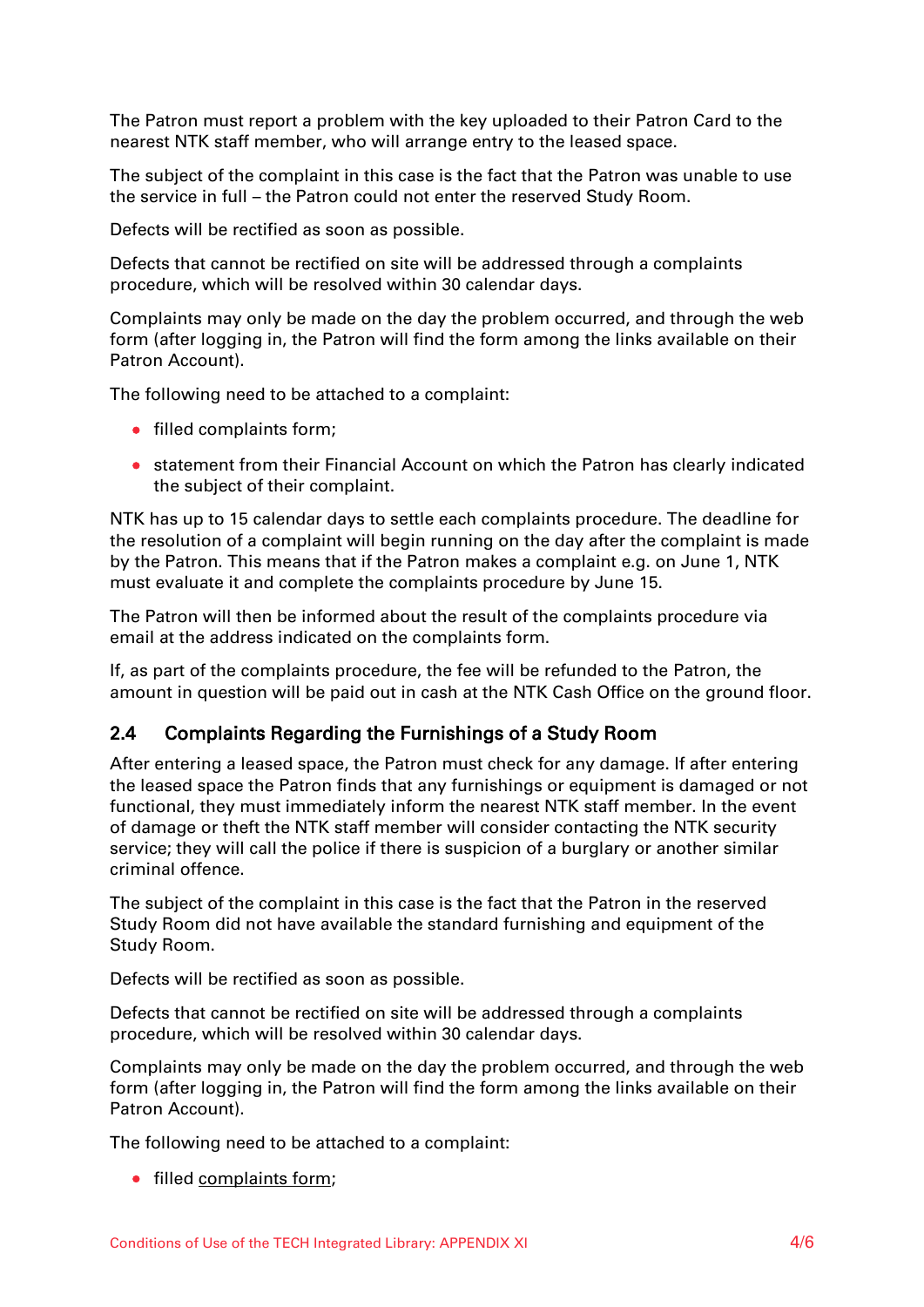statement from their Financial Account on which the Patron has clearly indicated the subject of their complaint.

NTK has up to 15 calendar days to settle each complaints procedure. The deadline for the resolution of a complaint will begin running on the day after the complaint is made by the Patron.

This means that if the Patron makes a complaint e.g. on June 1, NTK must evaluate it and complete the complaints procedure by June 15.

The Patron will then be informed about the result of the complaints procedure via email at the address indicated on the complaints form.

If, as part of the complaints procedure, the fee will be refunded to the Patron, the amount in question will be paid out in cash at the NTK Cash Office on the ground floor.

## 3. Complaints Regarding a Financial Account

A Financial Account is automatically created during pre-registration or registration of a Patron and is only for the use of the relevant Patron.

Deposits onto the Financial Account are possible via the [NTK payment gateway,](https://platebator.ntkcz.cz/?lang=en) by transfer to the NTK account (20001-8032031/0710, constant symbol 0308, variable symbol 2222, specific symbol – the Patron's ID; the funds will be available on the following business day at 8:00 a.m.), or in cash (NTK Cash Desk on the ground floor).

## 3.1 Complaints Regarding the Balance on the Financial Account

The subject of the complaint in this case is the discovery of a discrepancy regarding the balance on the financial account.

Complaints may only be made on the day the problem occurred, and through the [web](/en/83569)  [form](/en/83569) (after logging in, the Patron will find the form among the links available on their Patron Account).

The following need to be attached to a complaint:

- filled complaints form:
- statement from their Financial Account on which the Patron has clearly indicated the subject of their complaint;
- copy of a document that shows the deposit onto the financial account.

NTK has up to 15 calendar days to settle each complaints procedure. The deadline for the resolution of a complaint will begin running on the day after the complaint is made by the Patron. This means that if the Patron makes a complaint e.g. on June 1, NTK must evaluate it and complete the complaints procedure by June 15.

The Patron will then be informed about the result of the complaints procedure via email at the address indicated on the complaints form.

If, as part of the complaints procedure, the fee will be refunded to the Patron, the amount in question will be paid out in cash at the NTK Cash Office on the ground floor.